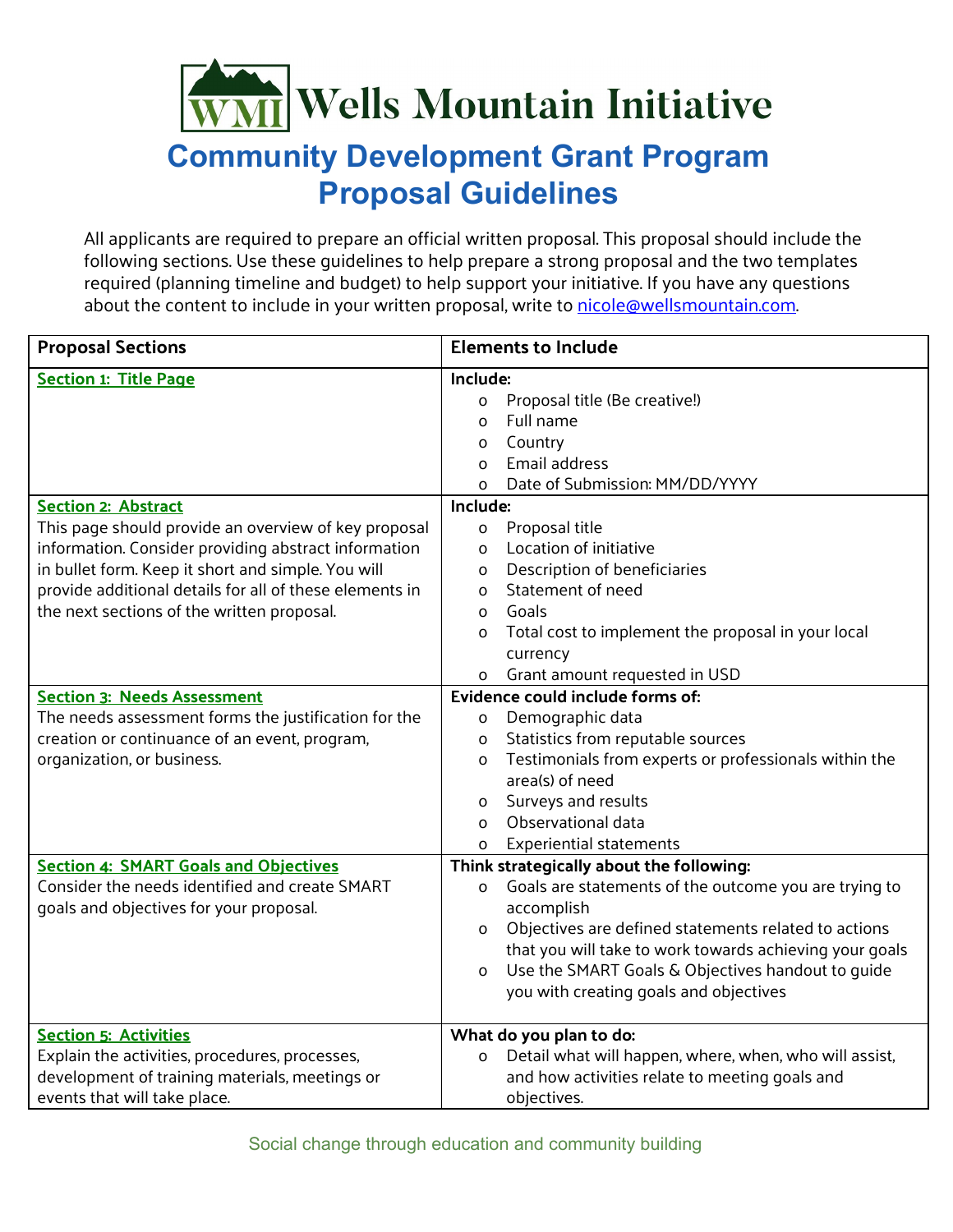

| <b>Section 6: Partnerships &amp; Assistance</b><br>What local, state, regional, national, or international<br>resources are available to support your proposal.<br>Consider knowledge contributions/mentorship,<br>funding, resources, volunteers, in-kind donations, etc.<br>Research and identify individuals and organizations<br>(both for-profit and nonprofit) that would be<br>interested in your proposal.<br><b>Section 7: Planning Timeline*</b><br>Define what steps will need to take place in order to<br>implement the proposal. Detail the action steps on<br>the Planning Timeline template.                                                                                               | List:<br>The way in which each person, group, organization, or<br>o<br>business could be involved.<br>In-kind donations (supplies, other resources, time, etc.)<br>o<br>that could be provided by specific people or<br>organizations.<br>Funding sources that are available.<br>o<br>On the template Include:<br>Project stage<br>O<br>Short description of the task<br>O<br>Responsible person<br>O<br>Date the task will be started<br>$\Omega$<br>Date the task should be completed<br>$\Omega$<br>Result of the completed task<br>0<br>*On your proposal document, write, "Section 7: Planning<br>Timeline - See template attached."                             |
|------------------------------------------------------------------------------------------------------------------------------------------------------------------------------------------------------------------------------------------------------------------------------------------------------------------------------------------------------------------------------------------------------------------------------------------------------------------------------------------------------------------------------------------------------------------------------------------------------------------------------------------------------------------------------------------------------------|-----------------------------------------------------------------------------------------------------------------------------------------------------------------------------------------------------------------------------------------------------------------------------------------------------------------------------------------------------------------------------------------------------------------------------------------------------------------------------------------------------------------------------------------------------------------------------------------------------------------------------------------------------------------------|
|                                                                                                                                                                                                                                                                                                                                                                                                                                                                                                                                                                                                                                                                                                            | Use the template for the following:                                                                                                                                                                                                                                                                                                                                                                                                                                                                                                                                                                                                                                   |
| Section 8: Budget(s)*<br>All applicants will complete the Budget Proposal. On<br>this excel sheet template you will list and itemize all<br>anticipated funding sources (revenue) and all<br>anticipated costs (expenses).<br>Proposals that will be implemented over the course<br>of more than one month are required to also<br>complete a Monthly Expense & Revenue Breakdown<br>Budget. If your proposal is for a program that will run<br>for three months, you will create a budget for these<br>three months. If your proposal is for on-going<br>activities, please complete a 12-month budget. The<br>template will guide implementation activities based<br>upon the flow of available revenue. | Use your local currency to create both budgets.<br><b>Budget Proposal:</b> Consider all expenses that the proposal<br>could incur. Itemize these expenses. List funds available and<br>expected funds from other sources to support the initiative. This<br>will require on the ground work to build support and investment<br>for your proposal.<br>Monthly Expense & Revenue Breakdown Budget: Use this<br>template to determine what expenses you will incur and when.<br>Additionally, list when you will receive funding support or<br>estimate incoming monthly revenue.<br>*On your proposal document, write, "Section 8: Budgets - See<br>template attached." |
| <b>Section 9: Sustainability</b>                                                                                                                                                                                                                                                                                                                                                                                                                                                                                                                                                                                                                                                                           | <b>Discuss:</b>                                                                                                                                                                                                                                                                                                                                                                                                                                                                                                                                                                                                                                                       |
| Consider the larger impact of your proposal and ways<br>in which you can continue providing opportunities to<br>learn, to engage, to train, or expand businesses.                                                                                                                                                                                                                                                                                                                                                                                                                                                                                                                                          | Is this a one-time event?<br>0<br>Will the proposal continue to operate once the initial<br>O<br>grant funds have been spent?<br>Are there income-generating activities to support<br>0<br>on-going expenses?<br>What sustainability measures have you created to<br>0<br>support the proposed initiative?                                                                                                                                                                                                                                                                                                                                                            |
| <b>Section 10: Measurement &amp; Evaluation</b>                                                                                                                                                                                                                                                                                                                                                                                                                                                                                                                                                                                                                                                            | Create a list of M&E indicators that includes:                                                                                                                                                                                                                                                                                                                                                                                                                                                                                                                                                                                                                        |
| Define ways in which you can measure specific levels<br>of knowledge, attendance, health issues, profits, an                                                                                                                                                                                                                                                                                                                                                                                                                                                                                                                                                                                               | What will be measured in order to assess progress<br>0<br>towards achieving the goals?                                                                                                                                                                                                                                                                                                                                                                                                                                                                                                                                                                                |
| increase in clients, etc. before implementing your                                                                                                                                                                                                                                                                                                                                                                                                                                                                                                                                                                                                                                                         | How will each of these indicators be measured?<br>0                                                                                                                                                                                                                                                                                                                                                                                                                                                                                                                                                                                                                   |